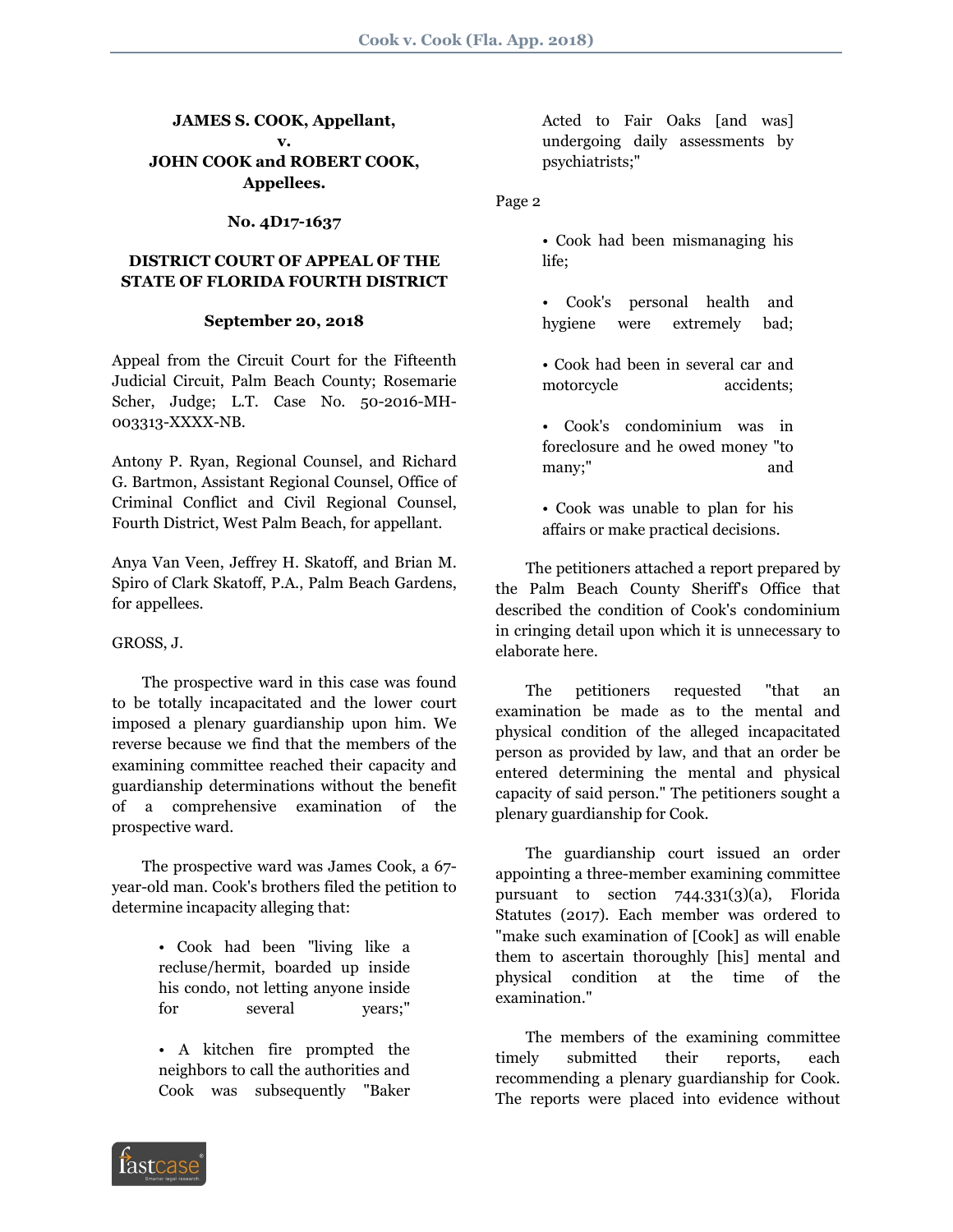objection at the hearing, and the petitioners called each member of the committee to testify.

 The committee's designated medical doctor was a primary care physician (the "doctor"). He interviewed Cook and also spoke with the social worker at Fair Oaks, another member of the examining committee, and Cook's brother. He reviewed the petition, the police report, Cook's medical chart from Fair Oaks, and a note from a physician at Medicana (the facility to which Cook was transferred after his discharge from Fair Oaks). The doctor testified that Cook was seen by a psychiatrist for two weeks at Fair Oaks and had a single psychiatric consultation at Medicana. The doctor concluded that Cook was "certainly disturbed" - that he had an unspecified psychosis, cognitive issues, lack of self-awareness, and his "reality testing" was poor. The doctor testified that Cook was not being

# Page 3

treated for his psychosis - his primary diagnosis. The medication he was on was directed at anxiety, depression and pain. The doctor testified that he did not perform either a physical or mental health examination of Cook.

 The second member appointed to the examining committee was a layperson. Her examination of Cook consisted of interviewing him twice; speaking with his family members, two of his neighbors, a friend, and the social worker at Fair Oaks; reviewing his medical record from Fair Oaks; and receiving a list of his current medications and a note from his psychiatrist, which she admitted she could not read. The layperson testified that Cook was in denial about his major depressive disorder.

 The third member of the examining committee was a licensed psychologist (the "psychologist"). His examination consisted of interviewing Cook twice; reviewing his medical records from Fair Oaks, the guardianship petition, the order of appointment, and a letter from one of the brothers; speaking to the other brother on the phone; consulting with Cook's



primary care doctor; and giving Cook a Mini-Mental State Examination (MMSE-2) on two occasions. The psychologist testified that based on his examination, he concurred with the diagnosis Cook received upon his discharge from Fair Oaks - that Cook suffered from "major depressive disorder, unspecified anxiety disorder, and psychotic disorder not otherwise specified."

 The psychologist admitted that he did not perform either a physical exam or a comprehensive mental health exam. In fact, he recommended that Cook be seen by an internist, and testified that neurological and neuropsychological exams were necessary to rule out a neurocognitive disorder. He admitted that the MMSE-2 he performed is "the briefest of screening instruments for neurocognitive impairment," and that Cook's results revealed that he had no cognitive impairment.

 Cook's testimony demonstrated his lack of cognitive impairment. When asked why he was feeling "poorly" at the time the psychologist conducted his second interview, Cook explained:

> I think most people don't understand, and I didn't, how bad it is to be in a facility like this. I mean, I felt that, you know, the situations are that you have people screaming day and night. You can't get your sleep. You have people that are incontinent. And many other things that make having clarity of mind and so forth difficult.

And at the same time, I was conscious of the situation I'm in of this process for guardianship can affect your entire life and all of your

# Page 4

rights, all of your property. And I was having very little say and very less knowledge of what was going on around me. And then the outcome depends on these quick little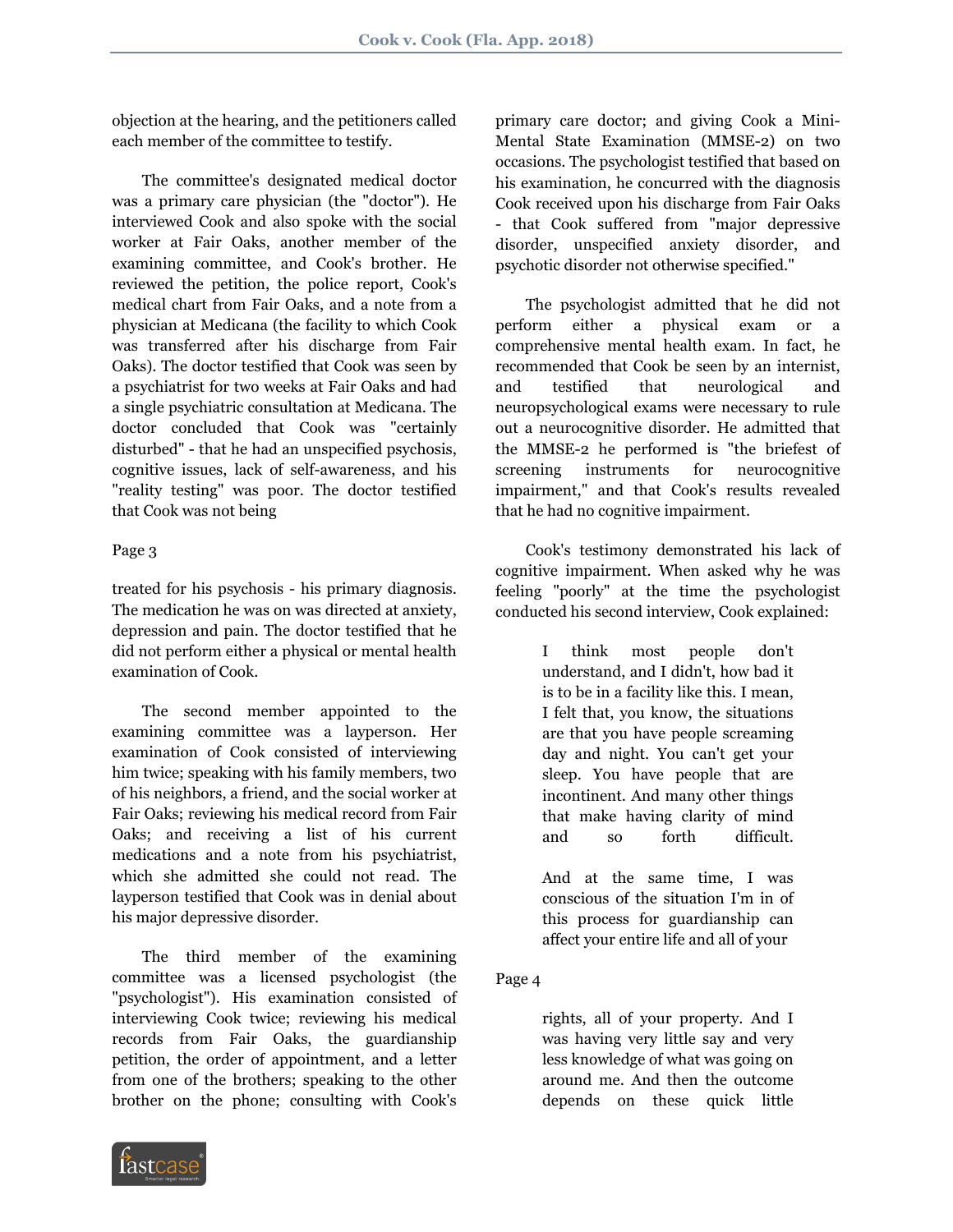evaluations. I was very anxious because I felt isolated from the world, from knowledge of what was going on, and there was a lot of weight on the outcome. So I was anxious and concerned.

 In response to follow-up questions, he detailed some of the behaviors exhibited by the other patients at Medicana. He also discussed the conduct of the night nurses insofar as they made it difficult for him to get quality sleep.

 The prospective ward's testimony reveals that he was not only cognizant, but painfully aware and understandably anxious and afraid that the outcome of the guardianship proceeding would, as he explained, "take away all of my civil liberties and all of my legal rights . . . and take away all of my choices and freedoms."

 "Proceedings to determine the competency of a person are generally controlled by statute and where a statute prescribes a certain method of proceeding to make that determination, the statute must be strictly followed." *In re Keene*, 343 So. 2d 916, 917 (Fla. 4th DCA 1977). The relevant statute is section 744.331, Florida Statutes (2017).

 In 1989, the Legislature considered the state of guardianship law in Florida and the impact a guardianship had on the ward. The Legislature found:

*Those persons currently adjudicated incompetent typically retain fewer rights than are retained by convicted felons*, *since most guardianship orders remove from the individual basic rights such as the rights to vote*, *own property*, *marry*,

*consent to medical treatment*, *and contract* . . .

Preamble, Ch. 89-96, Laws of Fla.

 The Legislature recognized that Florida's guardianship law contained "antiquated and imprecise statutory provisions," which resulted in thousands of prospective wards being denied due process of law. *Id*. As a result of these findings, the Legislature revised the law including setting forth "very specific procedures which shall be followed to determine incapacity." *In re Fey*, 624 So. 2d 770, 771 (Fla. 4th DCA 1993). The Legislature's findings support a strict construction of the guardianship statute.

#### Page 5

 Under the statute, the examining committee's role is to assess the abilities of the prospective ward and advise the court. The statute requires that *each member* of the examining committee examine the prospective ward.  $\S$  744.331(3)(e), Fla. Stat. The examination *must include a comprehensive examination*. *Id*. at § 744.331(3)(f). "The comprehensive examination report should be an essential element, but not necessarily the only element, used in making a capacity and guardianship decision." *Id*. If indicated, the comprehensive examination must include a physical and mental health examination. *Id*. If a mandatory aspect of the comprehensive examination is not indicated or cannot be accomplished, the committee member must expressly explain the reason for the omission. *Id*.

 The precise language used by the Legislature reads:

> The examination of the alleged incapacitated person must include a comprehensive examination, a report of which shall be filed by each examining committee member as part of his or her written report. The comprehensive examination report should be an essential element, but not necessarily the only element, used in making a capacity and guardianship decision. The comprehensive examination must include, if indicated:

1. A physical examination;

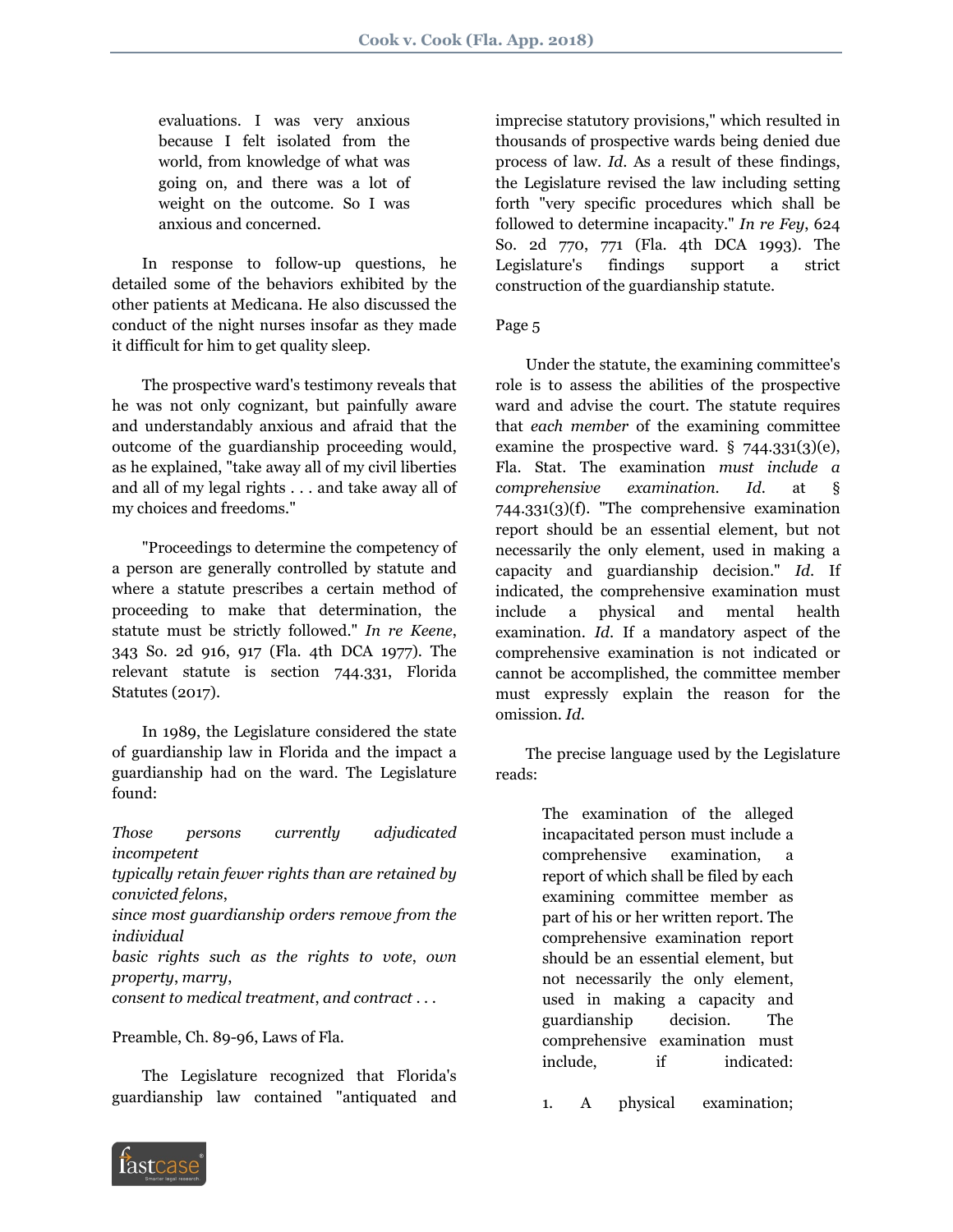2. A mental health examination; and 3. A functional assessment.

If any of these three aspects of the examination is not indicated or cannot be accomplished for any reason, the written report must explain the reasons for its omission.

### *Id*.

 We find that the plain language of section 744.331 requires, at a minimum:

> (1) An examination by each member of the committee;

> (2) That the examination must include a comprehensive examination; and

> (3) That the comprehensive examination must include, if indicated, a physical exam, a mental health exam, and a functional assessment.

# Page 6

 The statute does not require three separate comprehensive examinations - rather, the statute requires  $a$  comprehensive examination. $\frac{1}{a}$  $\frac{1}{a}$  $\frac{1}{a}$  The statute also does not specify *who* should perform the comprehensive examination. This leads us to conclude that the requisite three parts of the comprehensive examination could be performed by different specialists. We find that the statute is unambiguous, however, in its mandate that: a comprehensive examination be performed; a report of the comprehensive examination shall be filed; and the report should be an "essential element" in making the capacity decision.

 Here, none of the members of the examining committee performed a physical examination of Cook; none filed a report of a physical exam of Cook; and none explained the reason for their omission of the requisite physical exam. Not only is the physical examination mandated by the

guardianship statute, a physical exam could reveal a physiological reason for Cook's behaviors. Because a person's physical condition can have a profound impact on his mental health, a physical examination should be made in every case unless there is an express finding by the examiner that the exam was not indicated or could not be accomplished for any reason. The committee's failure to include the physical examination in this case means the members reached their capacity determinations and advised the court without considering all of the "essential elements."

 We also find that the requisite mental health examination was not

### Page 7

performed. A prospective ward deserves a thorough mental health examination to determine whether his condition is curable or treatable. We recognize that here, the psychologist administered the MMSE-2, reviewed records from the Fair Oaks psychiatrist, spoke with Cook's primary care physician, and interviewed Cook for nearly two hours. In a simpler case, this exam might be sufficient. This case, however, is not a simple case, and, significantly, the psychologist testified that Cook needs further evaluation. If a prospective ward *needs* further evaluation, fairness dictates that the evaluation occur before a court is asked to make a capacity determination.

<span id="page-3-0"></span> We are not reversing the incapacity decision based on a reweighing of the evidence, as argued by the dissent. We are reversing for the failure of the members of the examining committee to base their reports on the type of information required by the statute. The members of the examining committee failed to complete all required parts of their examination. They were without authority to make their reports. *See Beckham v*. *Cline*, 10 So. 2d 419, 421 (Fla. 1942). It was error for the trial court to find Cook incapacitated in the absence of a comprehensive examination mandated by the statute and it was error for the court to rely on the members of the examining committee where they reached their conclusions without considering all of the statutorily-mandated factors. We express

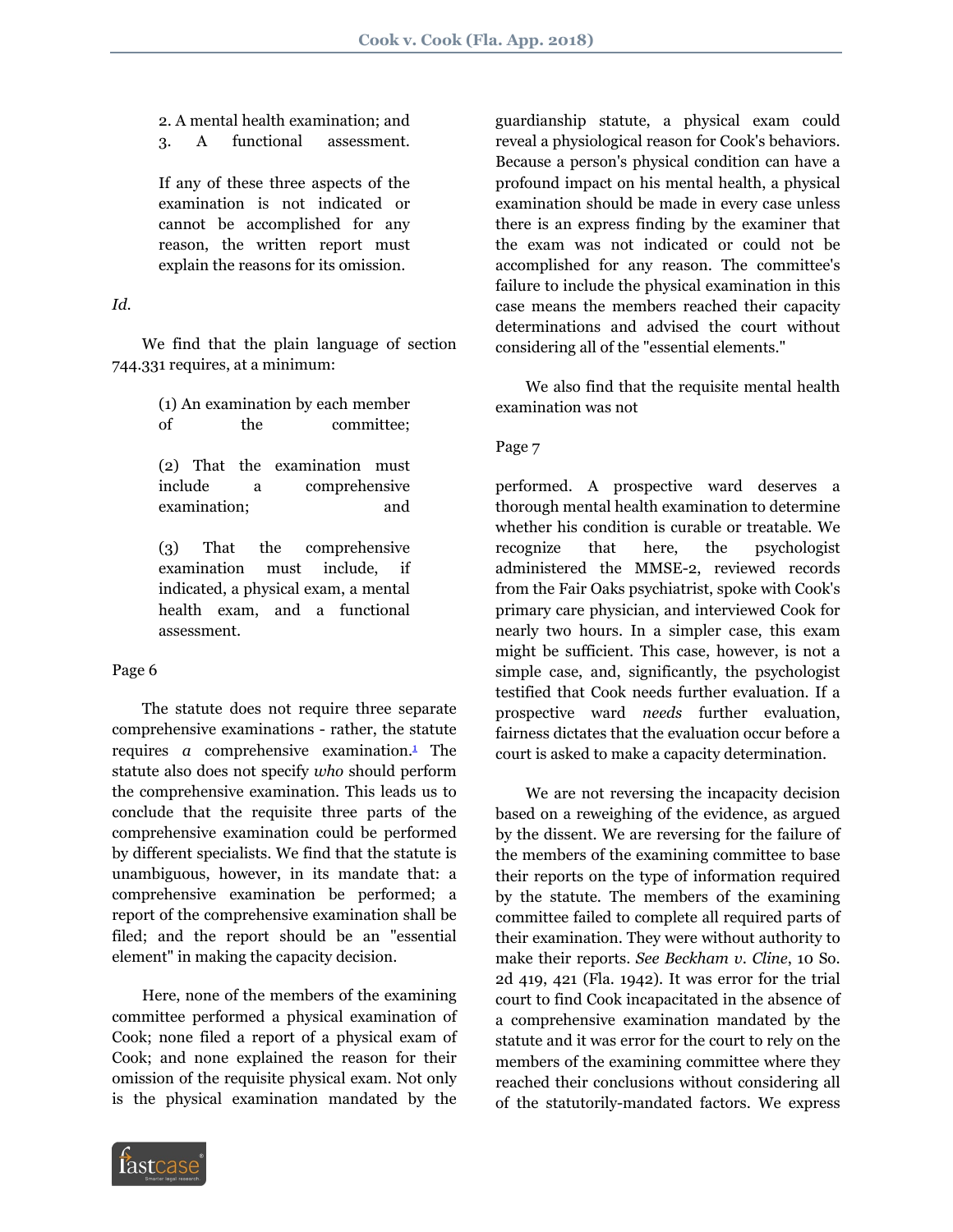no opinion on Cook's capacity and remand so the proper procedures can be followed before any opinions as to Cook's capacity are rendered.

 We note that appellees do not argue that the requisite physical and mental health examinations were performed in this case. Instead, they argue that Cook's remedy was to object to the reports of the examining committee and move to strike them. Because Cook allowed the reports into evidence without objection, the petitioners argue that he has waived any objection to the procedure followed by the examiners. *See generally Levine v*. *Levine*, 4 So. 3d 730, 731 (Fla. 5th DCA 2009). We disagree.

 Each report contains an express declaration by the examiner that he or she "made a comprehensive examination" of the prospective ward. The testimony, on the other hand, revealed that none of the examiners made the requisite comprehensive examination. Because Cook could not have known what the members would say before the hearing, he did not waive his right to object to the examinations by failing to object to the reports themselves.

 A petition to determine incapacity exposes the prospective ward to the possibility of losing his personal autonomy. Recognizing the vulnerability of alleged incapacitated persons, the Legislature placed safeguards in the

### Page 8

statute to ensure that precious human rights were not removed without due process. Among those safeguards is the requirement that a comprehensive examination be performed in every case. Only upon consideration of the results of the requisite examinations can the examiners make their determinations as to the capacity of an individual and advise the court.

 The stakes could not be higher for the prospective ward. For this reason, those who participate in the process must strictly adhere to statutory mandates.

 Here, the court found Cook incapacitated in the absence of the statutorily-required comprehensive examination. This was reversible error. On remand, the case should proceed from the appointment of a new examining committee. The order appointing the examining committee should track the language of the statute, mandating all parts of the comprehensive examination yet giving the committee members the flexibility to omit, with explanation, any part that is not indicated or could not be accomplished.[2](#page-8-0)

<span id="page-4-0"></span> Cook's status shall remain unchanged pending the outcome of the incapacity proceedings on remand.

 *Reversed and remanded for further proceedings*.

KLINGENSMITH, J., concurs. CONNER, J., dissents with opinion.

### CONNER, J., dissenting.

 I respectfully dissent from the majority opinion. Boiled down to its essence, the majority is reversing the trial court's judgment regarding Mr. Cook's capacity because none of the examining committee members performed "a physical examination" or "a mental health examination." Despite the fact that the legislature did not define those terms or the

### Page 9

parameters of those examinations, the majority appears to apply a technical definition of those concepts, as one would find in a medical dictionary, rather than using the plain definition gleaned from an ordinary dictionary. *See Goble v*. *Frohman*, 901 So. 2d 830, 833 (Fla. 2005) ("If a statutory term is not defined, its plain and ordinary meaning generally can be ascertained by reference to a dictionary.").

 There are multiple problems with the analysis used by the majority. Section  $744.331(3)(a)$ , Florida Statutes (2017), governing the

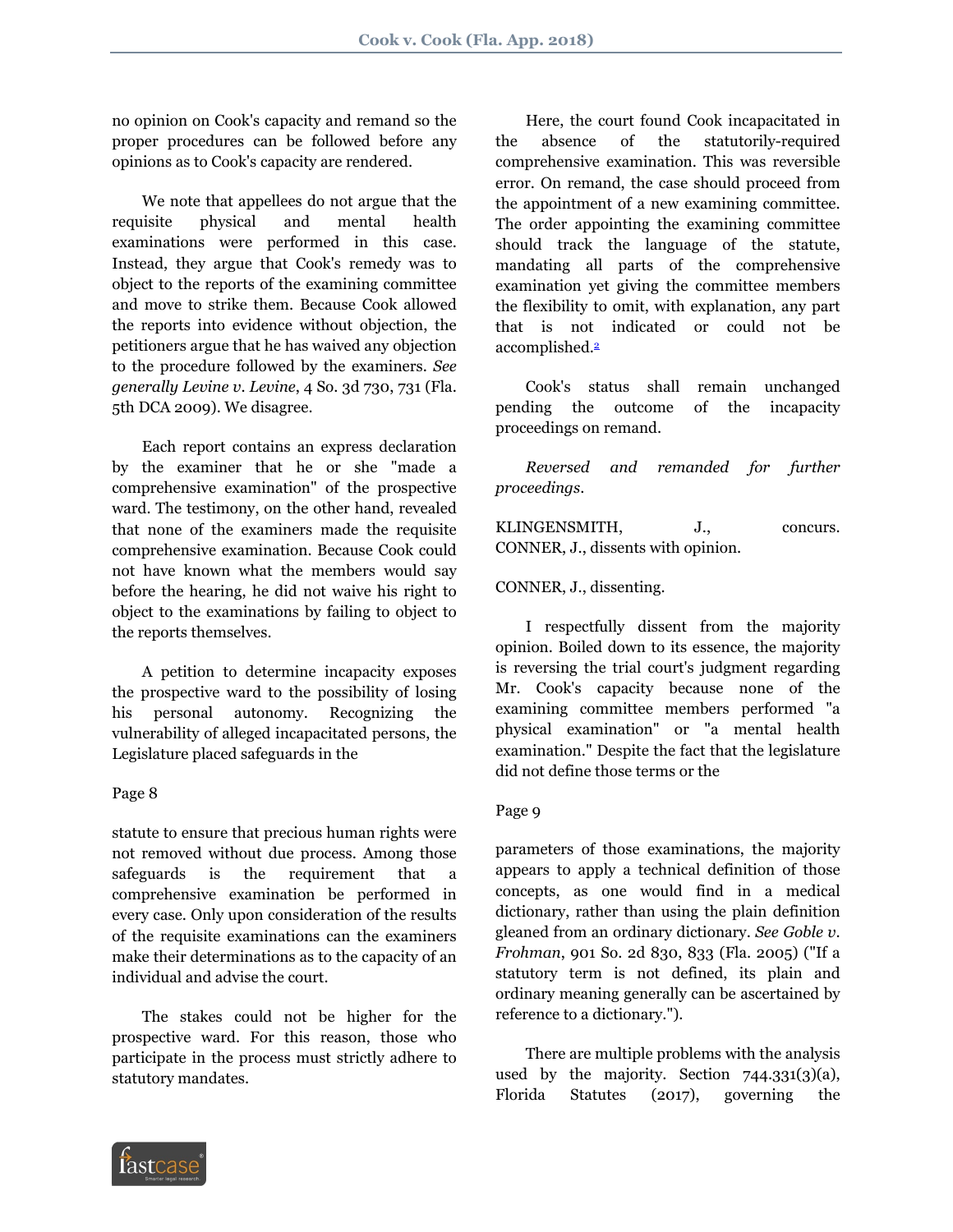composition of examining committees provides that:

> One member must be a psychiatrist or other physician. The remaining members must be either a psychologist, gerontologist, another psychiatrist, or other physician, a registered nurse, nurse practitioner, licensed social worker, a person with an advanced degree in gerontology from an accredited institution of higher education, or other person who by knowledge, skill, experience, training, or education may, in the court's discretion, advise the court in the form of an expert opinion.

*Id*. The majority states that: (1) "[t]he statute requires that *each member* of the examining committee examine the prospective ward," and (2) "the examination *must include a comprehensive examination*," and quoting the statute that (3) "the comprehensive examination must include, if indicated, [a] a physical examination, [b] a mental health examination, and [c] a functional assessment," but then reaches the incompatible conclusion that "[t]he statute does not require three separate comprehensive examinations—rather, the statute requires *a* comprehensive examination." (emphases in original).

 The properly constructed syllogism would be: *if* (1) "[t]he statute requires that each member of the examining committee examine the prospective ward," and (2) "the examination must include a comprehensive examination," and (3) "the comprehensive examination must include, if indicated, [a] a physical examination, [b] a mental health examination, and [c] a functional assessment," *then each examining committee member must perform "a physical examination*,*" "a mental health examination*,*" and "a functional assessment*.*"* However, such a construction of the statute would be absurd. It would be unreasonable to believe the legislature intended for a social worker or "other person" to perform a

physical examination or mental health examination as defined by a medical dictionary.

# Page 10

 Additionally, in analyzing the requirements of section 744.331(3)(f), Florida Statutes (2017), the majority ignores other subsections of section 744.331(3). For example, section 744.331(3)(c) provides that:

> (c) Each person appointed to an examining committee must file an affidavit with the court stating that he or she has completed the required courses or will do so no later than 4 months after his or her initial appointment. *Each year*, *the chief judge of the circuit must prepare a list of persons qualified to be members of an examining committee*.

§ 744.331(3)(c), Fla. Stat. (2017) (emphasis added). Likewise, the majority ignores section  $744.331(3)(d)$ , which provides that:

> (d) *A member of an examining committee must complete a minimum of 4 hours of initial training*. The person must complete 2 hours of continuing education during each 2-year period after the initial training. *The initial training and continuing education program must be developed under the supervision of the Office of Public and Professional Guardians*, *in consultation with the Florida Conference of Circuit Court Judges; the Elder Law and the Real Property*, *Probate and Trust Law sections of The Florida Bar; and the Florida State Guardianship Association*.

§ 744.331(3)(d), Fla. Stat. (2017) (emphases added).

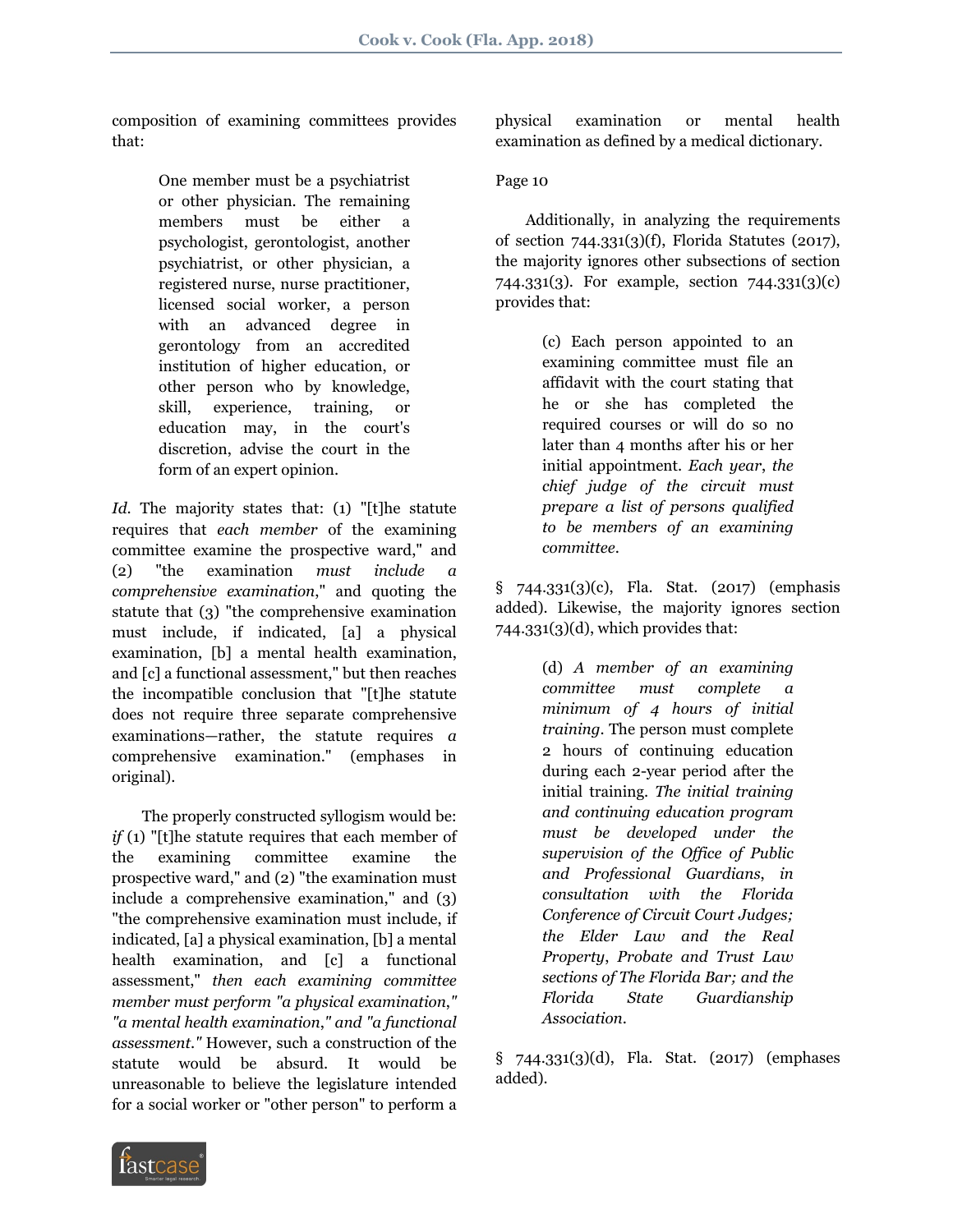Based on subsections  $(3)(c)$  and  $(d)$ , I presume the trial court appointed properly trained persons to act as the examining committee. Thus, I have difficulty concluding that all three examining committee members failed to act as properly trained. I suppose that one could conclude that all three members missed the mark if one assumes that the legislature intended "a physical examination" or "a mental health examination" as referring to concepts in a medical dictionary, rather than an ordinary dictionary.

 I find section 744.331(3)(f) ambiguous. To expose the ambiguity, both subsections (3)(e) and (f) must be considered together:

> (e) Each member of the examining committee shall examine the person. Each examining committee member must determine the alleged incapacitated person's ability to exercise those rights specified in s. 744.3215. In addition to the examination, each examining committee member must have access to, and may consider, previous examinations of the person, including, but not limited to, habilitation plans,

Page 11

school records, and psychological and psychosocial reports voluntarily offered for use by the alleged incapacitated person. Each member of the examining committee must file his or her report with the clerk of the court within 15 days after appointment.

(f) The examination of the alleged incapacitated person must include a comprehensive examination, a report of which shall be filed by each examining committee member as part of his or her written report. The comprehensive examination report should be an essential element, but not necessarily the only element, used in making a capacity and guardianship decision. The comprehensive examination must include, *if indicated*:

1. A physical examination; 2. A mental health examination; and 3. A functional assessment. If any of these three aspects of the examination *is not indicated* or cannot be accomplished for any reason, the written report must explain the reasons for its omission.

§§ 744.331(3)(e) and (f), Fla. Stat. (2017) (emphases added).

 It is unclear to me the majority's view of the meaning of "if indicated." To me, the obvious question is: "if indicated" *by whom*? Possibly the majority is of the view that "if indicated" refers to "*by the circumstances*," but that in turn leads to the question of "as determined *by whom*"—the trial judge or the individual examining committee member?

 I contend the legislature meant by the "if indicated" language that the trial judge is to give guidance to the examining committee as to the extent of the examinations to be conducted pursuant to the statute. Such an interpretation makes sense, if one considers that a family member may petition for the appointment of a limited or plenary guardian, depending on the circumstances of the alleged incapacitated person. For example, a quadriplegic may need a limited guardian due to physical incapacities, but a mental health assessment or functional assessment may not be necessary, based on the petition filed. I doubt that in such a circumstance the legislature intended that the quadriplegic would have to undergo the demeaning experience of a mental health examination or a functional assessment. Additionally, such an interpretation of the "if indicated" language would allow the trial court to direct a medical doctor to perform a physical examination (within the meaning of a medical dictionary) and a

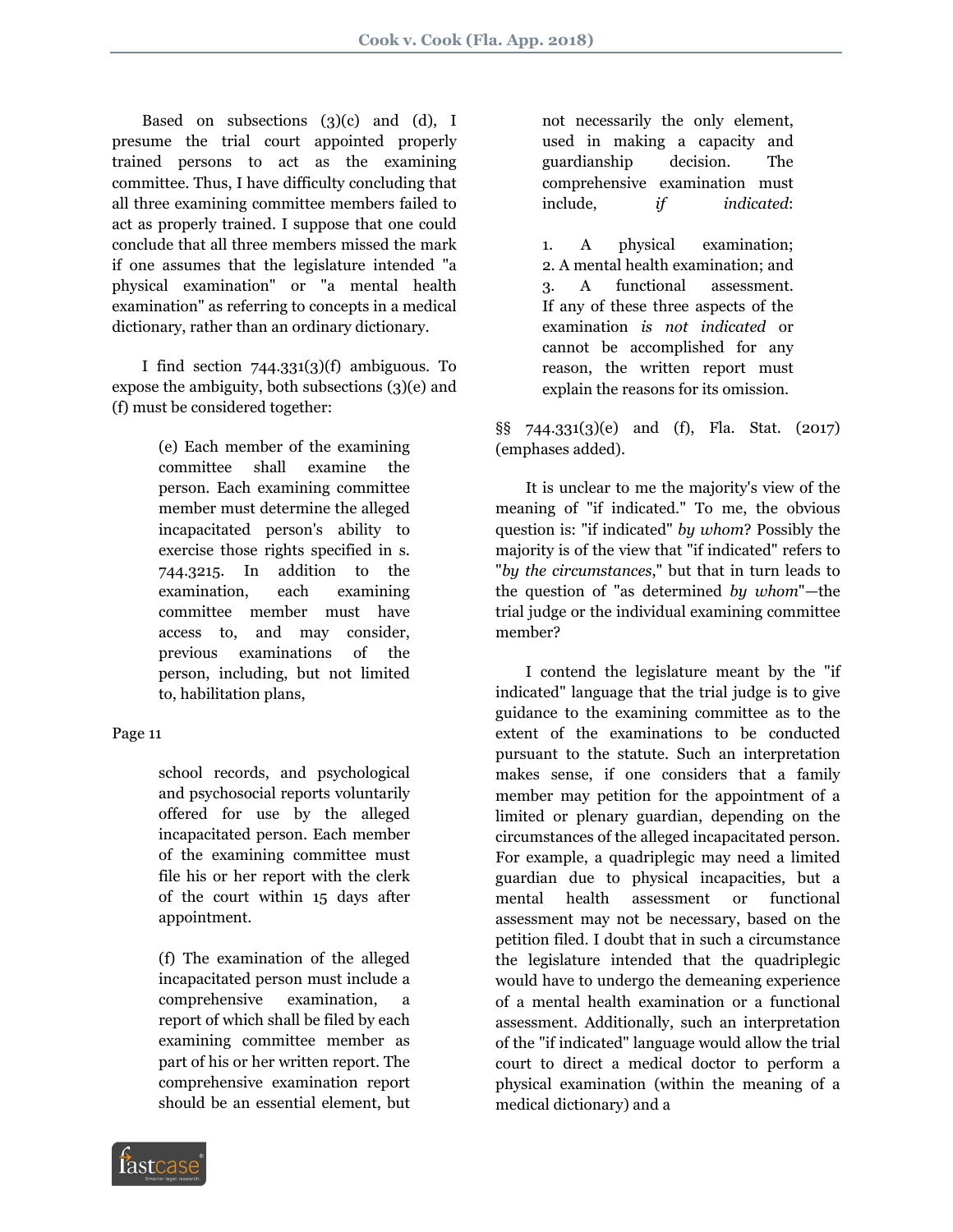### Page 12

psychiatrist or psychologist to perform a mental health examination (within the meaning of a medical dictionary), and would more logically explain why all three examining committee members do not have to perform all three "aspects of the examination."

 If I am correct that the statutory language "if indicated" was meant for the judge to give guidance as to the extent of the capacity evaluation to be performed, the order appointing the examining committee in this case must be considered. The order stated:

> Within a reasonable time after service of this Order, each [examining committee] member is required to secure the presence of JAMES S. COOK, the alleged incapacitated person, and to make such examination of her [sic] as will enable them to ascertain thoroughly her [sic] *mental and physical condition* at the time of the examination. If they consider her [sic] to be incapacitated, they shall determine whether she [sic] requires a Plenary or Limited Guardianship. They shall determine the alleged incapacitated person's ability to exercise those rights which the Petition to Determine Incapacity has requested to be removed.

(emphasis added). It does not appear from the language of the order that the trial judge "indicated" that a physical or mental health examination, as defined by a medical dictionary, was needed.

 The trial judge considered extensive evidence in this case. Not only did the trial court receive testimony from all three examining committee members, but also testimony from Mr. Cook's siblings and Mr. Cook. The trial court also considered, without objection, the hearsay testimony regarding Mr. Cook's past medical and



mental health history, as well as numerous pictures of his apartment. The trial court specifically found the testimony of Mr. Cook provided clear and convincing evidence of his incapacity. The evidence clearly showed that Mr. Cook was not taking his mental health medication, which led him to create a situation causing a fire in his apartment. When the first responders arrived, he had to be Baker Acted. At that time, he was malnourished, living in squalor, and did not understand what was going on. The majority is apparently impressed by Mr. Cook's seemingly coherent testimony at the hearing (arguably after receiving some benefit from the Baker Act), but the trial court's order makes it clear the *trial court* was not so impressed. The trial court's order makes it clear that trial court determined that Mr. Cook had no insight as to the circumstances leading to his being Baker Acted. In

# Page 13

my view, it would be reweighing the evidence from a cold record to reverse the trial court.

For the above reasons, I respectfully dissent.

\* \* \*

 *Not final until disposition of timely filed motion for rehearing***.**

### Footnotes:

--------

<span id="page-7-0"></span> $\frac{1}{2}$ . The dissent argues that one construction of the statute is that three separate comprehensive examinations must be performed. We agree with the dissent that such a construction would lead to an absurd result. While requiring three comprehensive examinations may be untenable, at least one is statutorily mandated. What happened in this case was not right - that the members of the examining committee, including a layman, rendered "expert" advice to the court on the capacity of the prospective ward without the benefit of *any* physical or mental health examination.